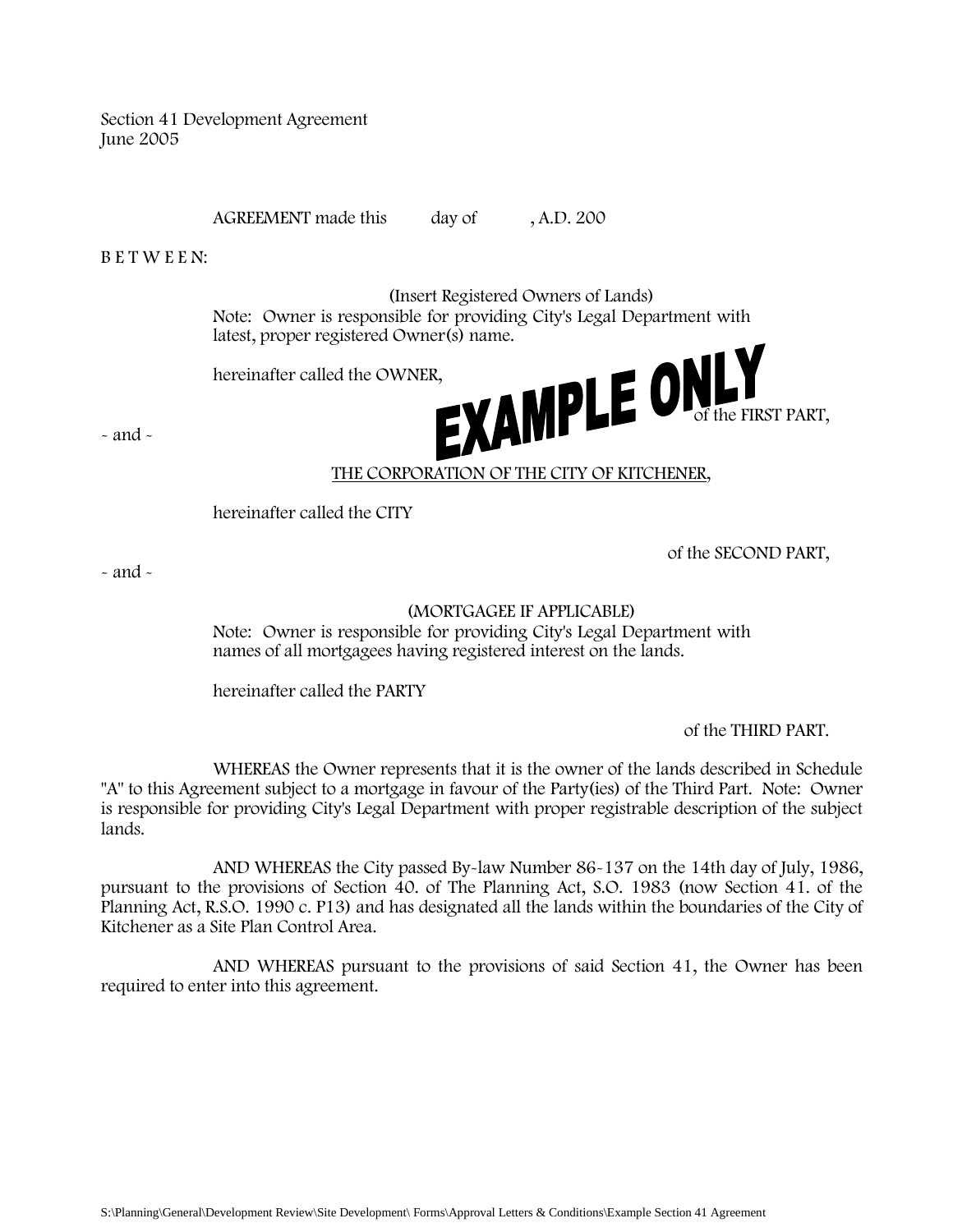1. The Owner agrees to fulfil each of the **general conditions** which follow:

# **SITE PLAN**

(a) to develop and maintain the site in compliance with the site plan, dated attached hereto as Schedule "B" and hereinafter referred to as the "Site Plan". Minor changes to the Site Plan and to the provisions of this Agreement, acceptable to the City's Manager of Development Review, may be permitted without an amendment to this Agreement. Such changes shall be permitted only upon written approval from the said Manager.

## **SITE PLAN AND UNDERGROUND PARKING PLAN**

(b) to develop and maintain the site in compliance with the Site Plan, attached hereto as Schedule B and related Schedules  $B(1)$  and  $B(2)$  attached hereto, each of which is dated and hereinafter collectively referred to as the "Site Plan". The related Schedules B(1) and B(2) attached hereto are subject to the terms and conditions of Schedule B. Minor changes to the Site Plan and to the provisions of this Agreement, acceptable to the City's Manager of Development Review, may be permitted without an amendment to this Agreement. Such changes shall be permitted only upon written approval from the said Manager.

# **GROUND COVER TO PREVENT SOIL EROSION**

(c) where the construction or demolition of a building, or buildings, or site development works are, in the opinion of the City's Chief Building Official or the City's Manager of Development Review, substantially suspended or discontinued for more than six months, the Owner shall forthwith provide suitable ground cover to prevent soil erosion by wind, rain and snow for the protection of adjoining lands to the satisfaction of the City's Chief Building Official or the City's Manager of Development Review.

# **GARBAGE COLLECTION**

(d) the Owner acknowledges that garbage collection for the proposed development shall be in accordance with the applicable Municipal By-law.

## **AGREEMENT RELEASE**

(e) that the City may give a Release of this Agreement as it applies to the lands or portions thereof except for this clause and any of the conditions related to site works which are required by Section 5 to be maintained for the life of the proposed development.

## **APPROVAL LIMITATIONS**

(f) In the event that Site Plan Approval for the proposed development has not been issued by six months from the date of Site Plan Approval in Principle, revisions, additional conditions or changes to the approved site plan may be required by the City's Manager of Development Review, in said Manager's sole discretion as a result of new City policies or changes to zoning by-law or standard City conditions.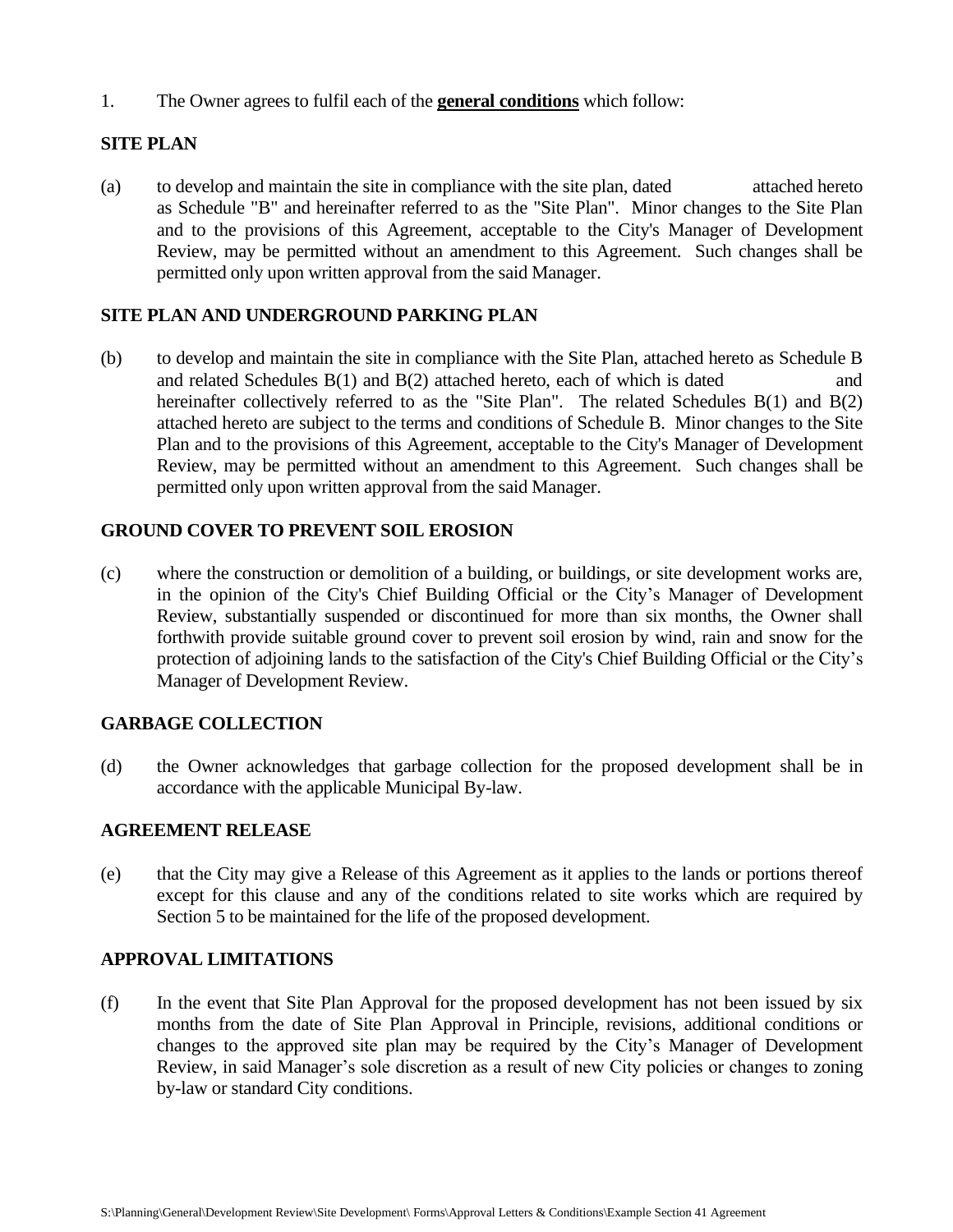#### 2. **Maintenance During Construction,**

During construction the Owner agrees:

- (a) To take all necessary steps to prevent the raising of dust and the erosion of soil from the Lands onto adjacent lands or onto abutting City, Regional and Provincial roads during construction of the Development. To eliminate dust, the Owner may be required to apply dust suppressants, cover stock piles with tarps or apply ground cover to the areas that have been stripped and left undeveloped. Should such an incident(s) occur, the Owner will take all necessary steps forthwith to correct said problems upon the direction of the Director of Engineering;
- (b) To conduct, at a minimum and more frequently as conditions dictate, scraping of the roadway on a weekly basis and daily sweeping of the roadway using methods approved by the City. Should the Owner fail to conduct scraping and sweeping of the roadway to keep it clean and free of excessive dirt, mud, dust, grit and other materials, the City may, without notice to the Owner, take the necessary action to clean up the roadway at the Owner's cost and the Owner agrees to forthwith pay the same upon demand to the City. If the Owner does not pay the City immediately upon written demand for such payment, it is agreed that performance securities with the City may be drawn upon by the City to satisfy the required payment, and the Owner shall replace or increase said monies or securities to its original value within fifteen (15) business days of receiving notice of such draw or draws;
- (c) To be fully liable for all costs and any damages incurred as a result of the raising of dust or the erosion, spillage or tracking of soil or other debris from the Lands onto adjacent lands and municipal highways, and will indemnify the City and the Region against any claim made as a result of such problems;
- (d) To regularly inspect the property for discarded waste material or items that may accumulate on lands. The Owner shall collect and dispose of said waste forthwith in an appropriate manner to the satisfaction of the Director of Engineering, all to prevent unsightly conditions;
- (e) To install and maintain erosion and sediment control and tree protection devices in accordance with the approved plans in Schedule C to this agreement including those that incorporate measures to prevent the discharge of silt to waterways, open channels or City and Regional storm sewers and highways. The Owner shall provide and regularly inspect and maintain these measures to ensure their continued effectiveness throughout the construction period and until such time as hard surfacing or vegetative cover has stabilized the Lands or area under development. The Owner shall provide inspection reports to the Director of Engineering and the Manager of Development Review upon request and the Owner shall immediately repair any deficiencies identified in the inspection reports or required by the Director of Engineering or the Manager of Development Review, in their sole discretion;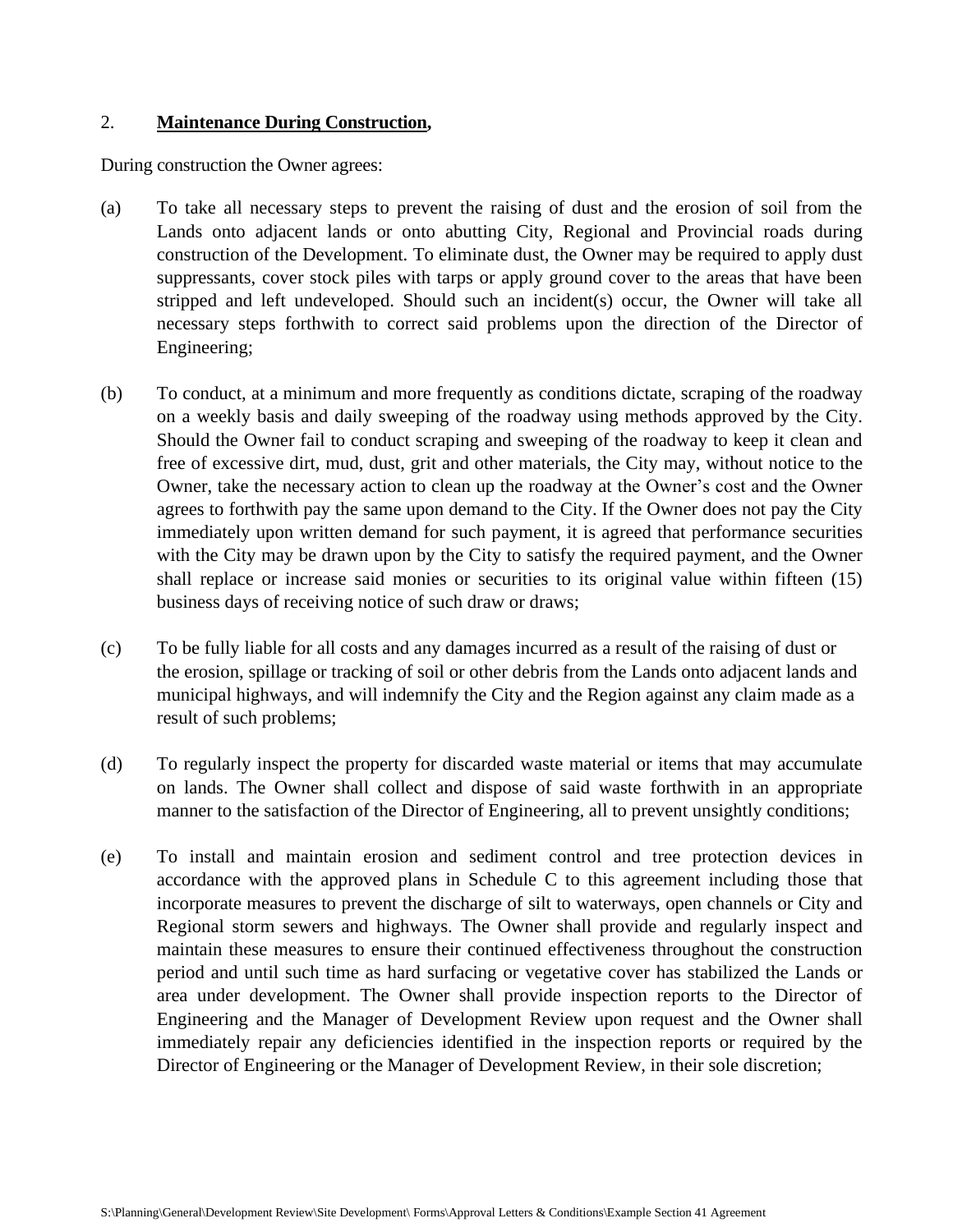- (f) Manage any impacts to any neighbouring properties resulting from construction of the Works to the satisfaction of the Director of Engineering in their sole discretion. The Owner acknowledges and agrees that they are solely responsible for such impacts notwithstanding any approval of the City. The Owner shall fully indemnify and save harmless the City from any liability resulting from such impacts;
- (g) Maintain, at all times, encumbered sight lines and travel routes to and from the Lands based on the approved plans and drawings; and
- (h) install and maintain tree preservation fencing on the Lands for the duration of construction.
- 3. **Prior to occupancy,** of the proposed development the Owner agrees to fulfill each of the conditions which follow:

## **DRIVEWAY CLOSURE**

(a) to complete the closure of all redundant driveways to the (*City's, Regional Municipality of Waterloo's, Ministry of Transportation's*) standards

## **DRIVEWAY INSTALLATION**

(b) to install, at the Owner's cost and to the (*City's, Regional Municipality of Waterloo's, Ministry of Transportation's*) standards, new driveway ramps at grade with the (*existing, proposed or future*) sidewalk.

## **RELOCATION OF MUNICIPAL STREET UTILITIES**

(c) to make arrangements, financial or otherwise, for the relocation of any existing City owned street furniture, transit shelters, signs, hydrants, utility poles, wires or lines, street trees and shrubs as required due to the location of buildings, structures, walkways, boulevards, driveways, curbing or parking, to the satisfaction of the appropriate City Department.

## **EMERGENCY/FIRE ROUTES**

(d) that any required "Emergency/Fire Routes" and associated signage shall be installed at the owners cost and to the satisfaction of the City's Chief Fire Official.

## **TRAFFIC CONTROL SIGNS**

(e) to install, at the Owner's cost, all required traffic signs, including directional, visitor parking and barrier-free parking signs, to the satisfaction of the City's Director of Transportation Services.

# **MULTIPLE UNIT IDENTIFICATION SIGN**

(f) to erect the multiple unit identification sign in accordance with the approved concept plan.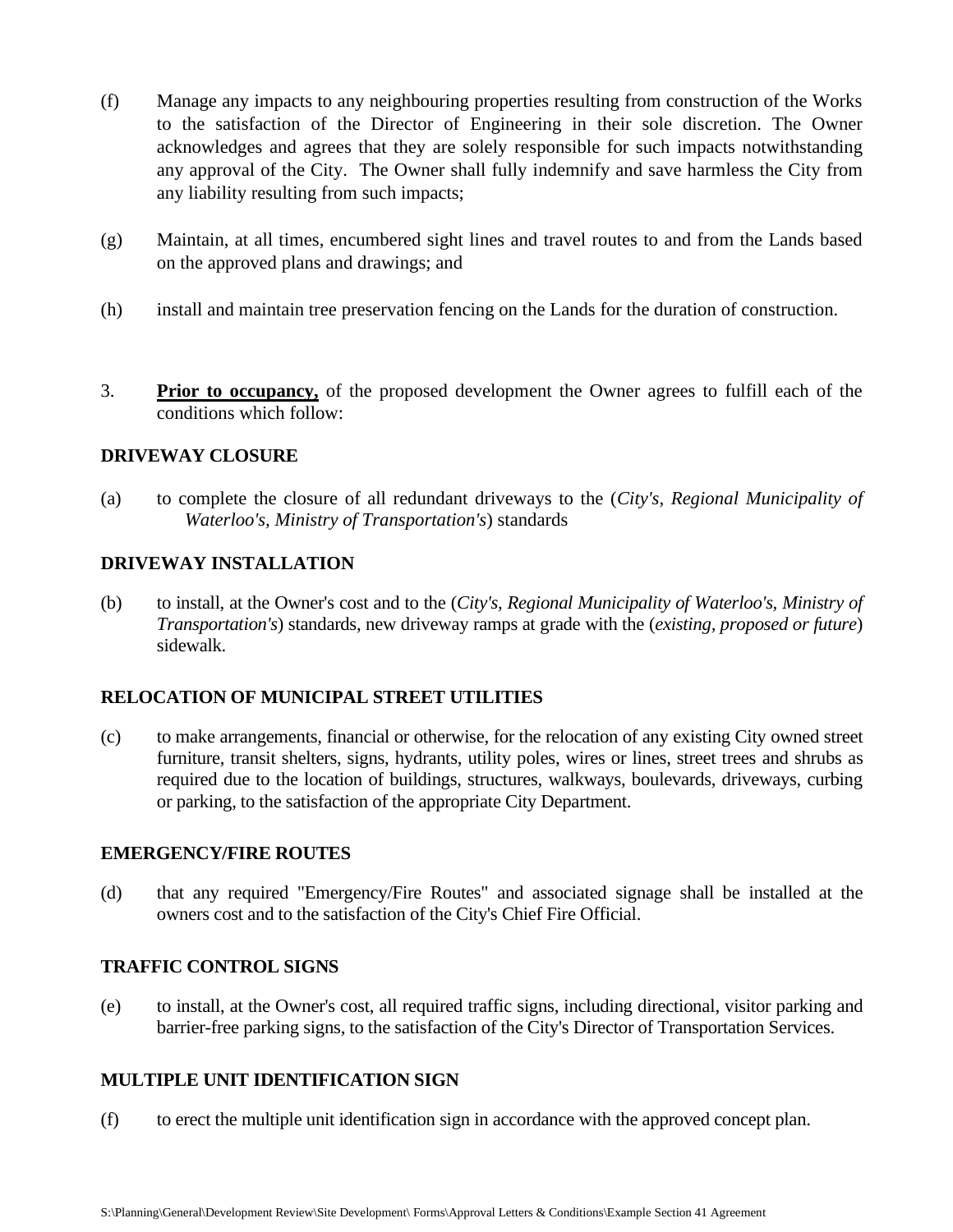## **FIRE HYDRANT**

(g) to install at the Owner's cost, any fire hydrant required by the Ontario Building Code as directed by the City's Chief Building Official.

## **BUILDING DESIGN**

(h) to implement the conceptual building design in accordance with the approved building elevation drawings to the satisfaction of the City's Manager of Development Review.

## **PARKING STRUCTURE IN WHITE**

- (i) to finish the walls and the ceiling of the parking structure in white, as indicated on the attached Site Plan Schedule "B (1)".
- 4. **Within six months of occupancy, or as soon as weather conditions permit,** of the proposed development, the Owner agrees to fulfil each of the conditions which follow:

## **GRADING AND DRAINAGE COMPLETION**

(a) to complete the site grading and drainage scheme in accordance with the Grading and Drainage Control Plan that was satisfactory to the City.

## **STORMWATER MANAGEMENT IMPLEMENTATION**

(b) to complete any stormwater management scheme and all related drainage control facilities in accordance with the Plan accepted by the City's Director of Engineering Services.

## **TREE MANAGEMENT**

(c) to complete the tree management requirements for the lands in accordance with the approved Tree Preservation/Enhancement Plan.

## **LANDSCAPE COMPLETION**

(d) to complete the landscaping in accordance with the approved Landscape Plan.

# **INTERIOR GARBAGE STORAGE/OUTDOOR GARBAGE CONTAINER INSTALLATION**

(e) to install or demarcate on-site any vaults, central storage and collection areas, or other facilities for the storage of garbage and recyclable material, including those which may be internal to a proposed or existing building or to locate and construct the supporting concrete pad (*and roofed enclosure if required*) for any outdoor garbage and recyclable material containers in accordance with the approved Landscape Plan.

## **FENCING/VISUAL BARRIERS INSTALLATION**

(f) to install all fencing and visual barriers as indicated on the Site Plan in accordance with the approved Landscape Plan and so as not to obstruct the visibility of vehicular or pedestrian traffic.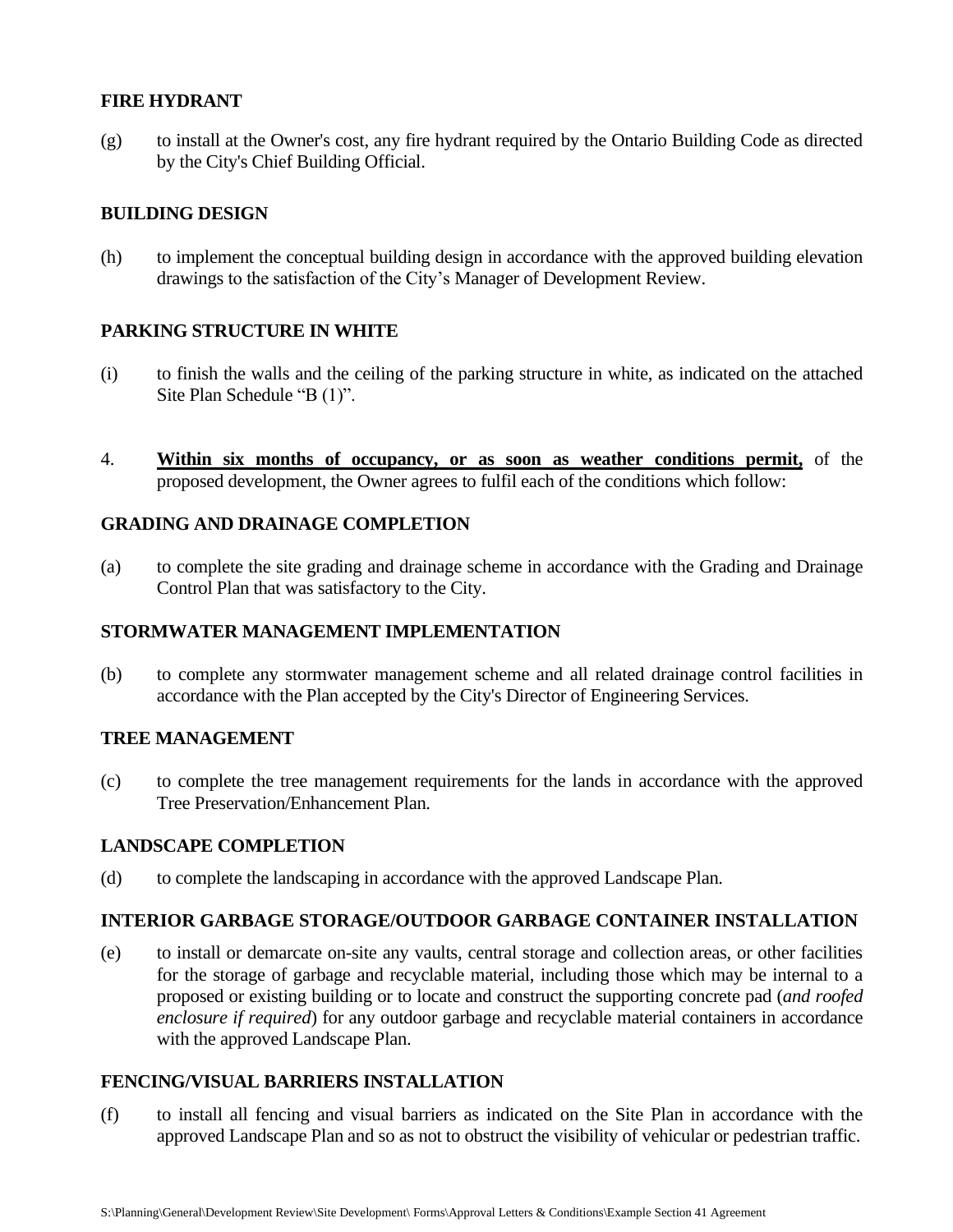#### **STREETSCAPE**

(g) to complete, at the Owner's cost, the landscaping on all adjacent public property in accordance with the approved Landscape Plan.

## **CURB INSTALLATION**

(h) to install 0.15 metre raised curbing in the locations shown on the Site Plan.

#### **SITE LIGHTING INSTALLATION**

(i) to implement the approved Site Lighting Plan.

## **PAVING**

(j) to pave all areas intended to facilitate on-site vehicular movement, parking and loading, as shown on the Site Plan, with hot-mixed asphalt or equivalent and to demarcate the parking on said pavement.

#### **LETTER OF CREDIT REDUCTIONS/RELEASE**

- (k) **(I)** for the purpose of this Agreement "Site Development Works" to be done by the Owner shall include:
	- (a) *On Site works:*

Stormwater management facilities and rough grading; plant material; landscape paving essential to the functioning of the site, landscape structures including but not limited to fencing, screen walls, retaining walls, roofed enclosures for garbage and recyclable materials**,** planters; fine grading; sodding and seeding; lighting; curbing; concrete sidewalks; paving for vehicular traffic and parking and demarcation of parking on pavement; and

(b) *Off Site works***:**

Closure of redundant driveways; fine grading and sodding or other approved landscaping within the boulevard. Additional required off-site works may be done by the City at the Owner's cost, as specified in this Agreement.

**(II)** to submit to the City's Director of Engineering Services (for stormwater management, site grading) and the City's Manager of Development Review (for all other site development works) Site Development Works Certification Forms prepared by the appropriate Consultants certifying that the site development works required under this Agreement have been completed in accordance with the respective plans prepared by such consultant and accepted by the City. The Letter of Credit posted by the Owner will not be reduced until such time as 50% of the value of the site development works have been completed in conformity with the approved design and a Site Development Works Certification Form submitted by the Owner and found acceptable by the City's Director of Engineering Services for all stormwater management and/or grading works, including landscaping integral to such works, required under this Agreement. Upon receipt of all other Site Development Works Certification Forms required under this Agreement and same being submitted by the Owner and found acceptable by the City's Manager of Development Review, further reductions for other site development works completed in conformity with the approved design, in amounts in accordance with the cost estimate, may be permitted by the City according to the Performance Securities Policy.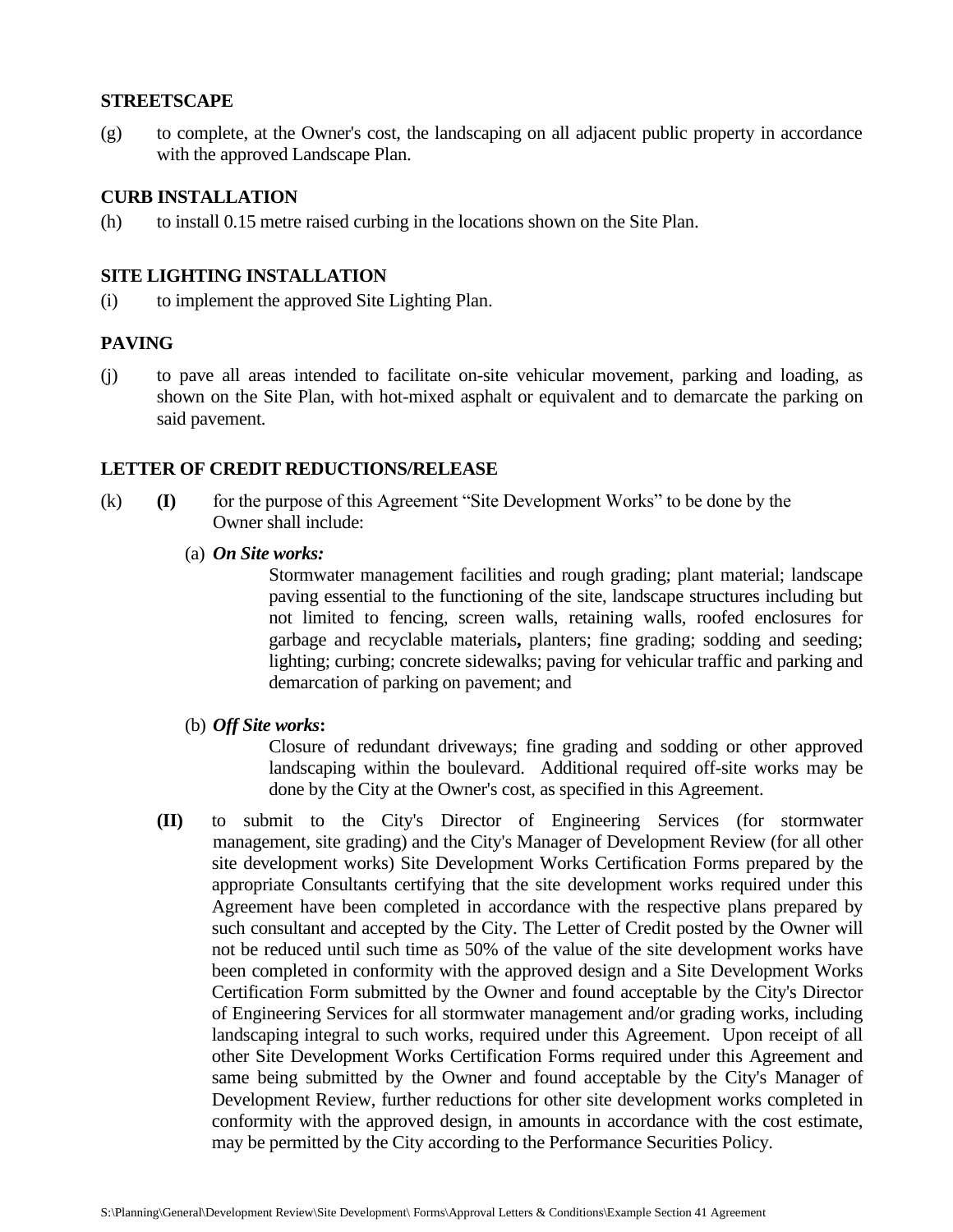- (i) despite the foregoing, the City may, at its sole option, permit the Owner to provide security for the completion of the site development works required in this Agreement in accordance with the City's Performance Securities Policy in effect on the date that the Owner has completed all other requirements for issuance of the first building permit for development of the lands in accordance with this Agreement.
- (ii) the Letter of Credit shall be kept in force until the completion of the required site development works in conformity with the approved design and the requirements of this Agreement. If the Letter of Credit is about to expire without renewal thereof and the works have not been completed in conformity with their approved designs, the City may draw all of the funds so secured and hold them as security to guarantee completion unless the City Solicitor is provided with a renewal of the Letter of Credit forthwith.
- (iii) in the event that the Owner fails to complete, to the satisfaction of the City's Manager of Development Review, the required site development works in conformity with its approved design and the other requirements of this Agreement within the time required by this Agreement, then it is agreed by the Owner that the City, its employees, agents or contractors may, at the City's sole option and in addition to any other remedies that the City may have, enter on the lands and so complete the required site development works to the extent of monies received under the Letter of Credit. The cost of completion of such works shall be deducted from the monies obtained from the Letter of Credit. In the event that there is a surplus, the City shall pay it forthwith to the Owner. In the event that there are required site development works remaining to be completed, the City may by by-law exercise its authority under the Municipal Act to have such works completed and to recover the expense as permitted by law.
- (iv) other forms of security may be substituted for Letters of Credit, at the request of the Owner, provided that approval is obtained from the City Treasurer and the City Solicitor.

## **(III) ONTARIO WATER RESOURCES ACT CERTIFICATE OF APPROVAL**

With regard to works required in accordance with Section 53 of the Ontario Water Resources Act, the Owner agrees:

- (i) to obtain an Environmental Certificate of Approval for storm sewage works for the *(onsite oil grit separator / on-site stormwater management pond)* in accordance with Section 53 of the Ontario Water Resources Act;
- (ii) to install said works in accordance with City approved plans to the satisfaction of the City's Director of Engineering Services;
- (iii) to provide proof to the City's Director of Engineering Services that the Environmental Certificate of Approval has been granted by the Ministry of the Environment, Conservation and Parks.
- (iv) to submit to the City's Director of Engineering Services, site development works certification forms prepared by the appropriate consultant certifying that the site development works required under this section have been completed in accordance with the respective plans prepared by such consultant and accepted by the City;
- (v) that the City shall not provide a partial release of the letter of credit held at100% of the cost of said works;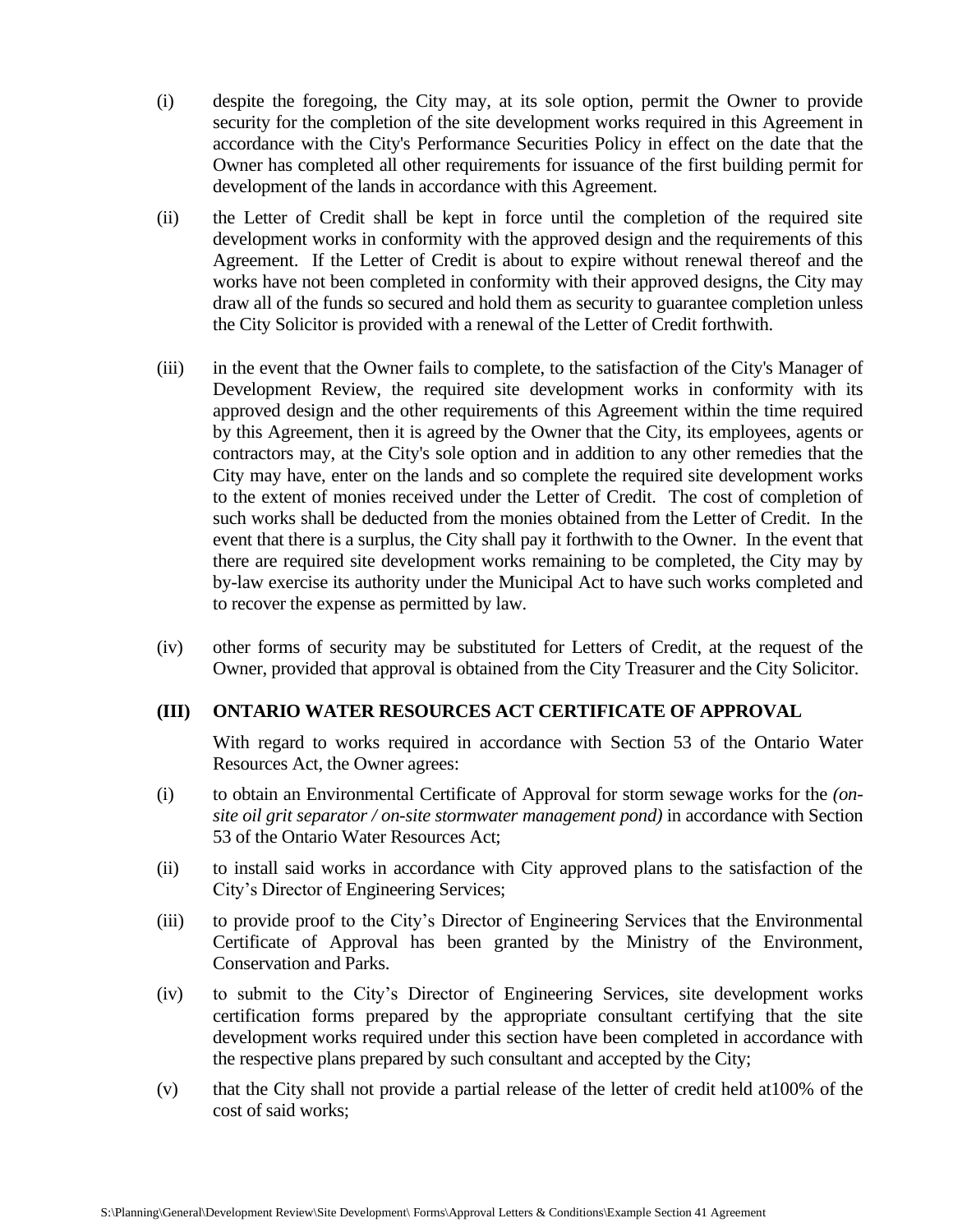- (vi) in the event that the Environmental Certificate of Approval has not been granted by the time of Final Inspection for all other site development works, the City shall be entitled to utilize the letter of credit to secure approval and/or install the said works in this subsection in accordance with such approval, and to the satisfaction of the City's Director of Engineering Services;
- (vii) indemnify the City and hold the City harmless in the event that, as part of the Environmental Certificate of Approval process, the Ministry of Environment, Conservation and Parks requires adjustments to any portion of this project, including but not limited to structures, footings, foundations, layout and servicing; and,
- (viii) indemnify the City with respect to any costs arising from required adjustments in the site plan due to obtaining the Environmental Certificate of Approval and any causes of actions arising from the lack of installation of any works that are the subject of any Environmental Certificate of Approval.

## **CRIME PREVENTION THROUGH ENVIRONMENTAL DESIGN (CPTED)**

(l) to implement and/or install all CPTED measures in accordance with the approved CPTED report to the satisfaction of the City's Manager of Development Review.

## **INSPECTION AND CERTIFICATION**

(m) The Owner's Engineer will be required to inspect and certify, at the Owner's sole cost, to the City's Director of Engineering Services that all internal and external services, grading and stormwater management requirements have been constructed in accordance with the approved Engineering drawings and reports, prior to the reduction of the Letter of Credit held for the site development works. The Letter(s) of Certification shall be in a format acceptable to the City's Director of Engineering Services. The City's Director of Engineering Services may, upon prequalification of such, accept the use of other qualified professionals for certain components of the design, inspection and certification process.

The Owner's Landscape Architect and the Owner's Lighting Consultant will be required to inspect and certify, at the Owner's sole cost, to the City's Manager of Development Review that all planting, surfacing details, fencing, visual barriers, site lighting and other site facilities shown on the landscape and lighting plans have been constructed in accordance with the approved landscape and lighting plans prior to the reduction of the Letter of Credit held for Site Development Works. The Letter(s) of Certification shall be in a format acceptable to the City's Manager of Development Review. The City's Manager of Development Review may, upon prequalification of such, accept the use of other qualified professionals for certain components of the design, inspection and certification process.

The Owner's CPTED Consultant to inspect and certify, at the Owner's sole cost, that all CPTED measures related to access control, surveillance, territorial reinforcement and maintenance have been implemented in accordance with the approved CPTED report prior to the reduction of the Letter of Credit held for Site Development Works. The Letter(s) of Certification shall be in a format acceptable to the City's Manager of Development Review.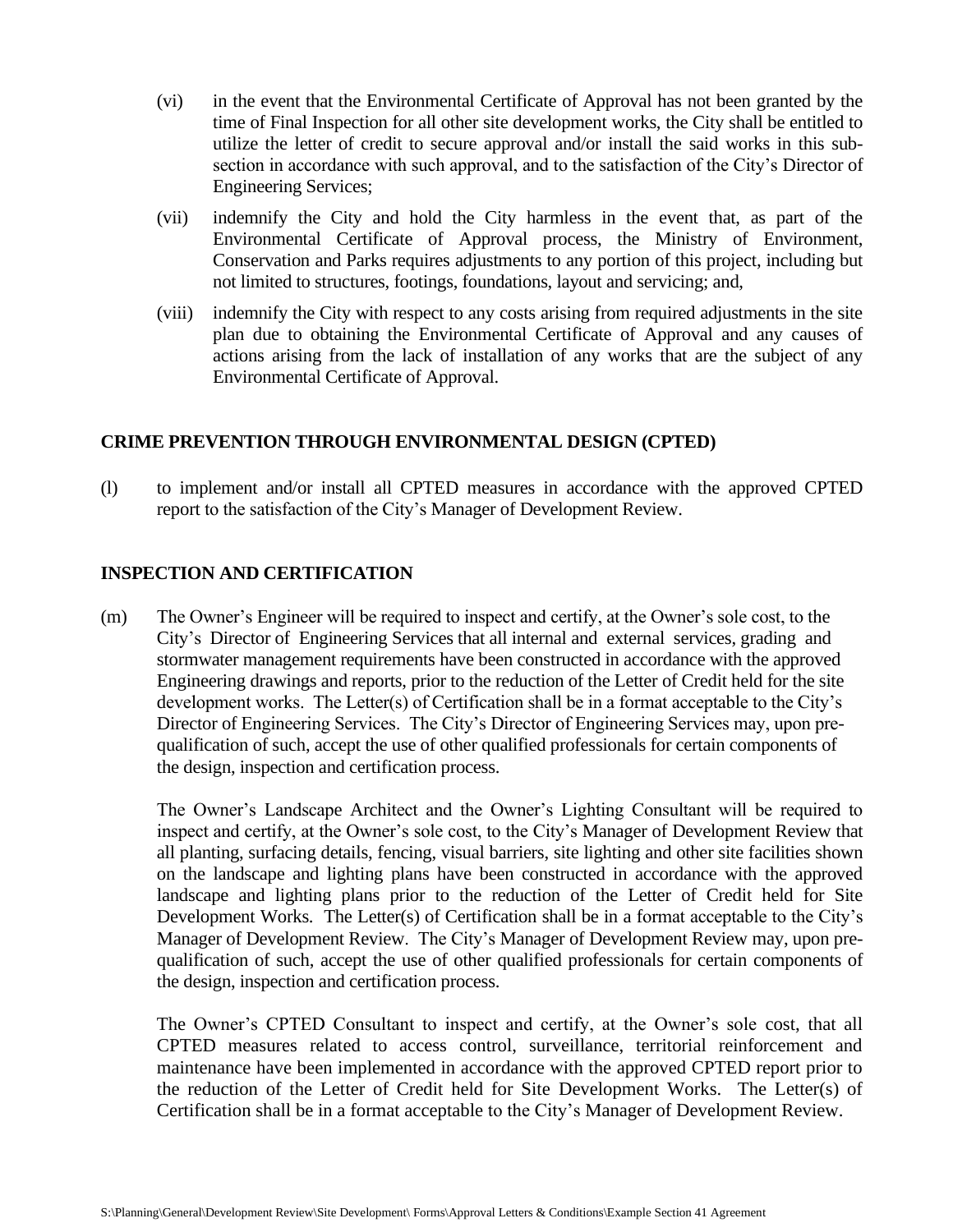5. **For the life** of the proposed development, the Owner agrees to fulfil each of the conditions which follow and further agrees that the City shall not release this Section or any of the conditions related to site works required to be maintained for the life of the proposed development:

## **STORMWATER MANAGEMENT MAINTENANCE**

- (a) to maintain any required stormwater management scheme, in accordance with the scheme that was satisfactory to the City's Director of Engineering Services for the life of the proposed development. To ensure such maintenance the Owner agrees:
	- (i) to inspect all parts of the stormwater system at least once annually and remove all debris and sediment therefrom.
	- (ii) to make all repairs and replacements necessary to assure proper operation of the stormwater system.
	- (iii) to ensure that no alterations are made to the stormwater management ponds, outlet controls and their appurtenances unless prior written consent is obtained from the City's Director of Engineering Services.
	- (iv) to ensure that no alterations are made to the approved grading and drainage system that was satisfactory to the City, unless prior written consent is obtained from the City's Director of Engineering Services.
	- (v) that no material used to surface any parking or loading area shall be changed or additional areas paved, unless prior written consent is obtained from both the City's Director of Engineering Services and the City's Manager of Development Review.

## **GRADING AND DRAINAGE MAINTENANCE**

(b) to maintain the grading and drainage scheme in a state acceptable to the City's Director of Engineering Services.

## **LANDSCAPE MAINTENANCE**

(c) to maintain the approved landscaping in a state acceptable to the City's Manager of Development Review.

## **SITE LIGHTING MAINTENANCE**

 (d) to maintain the approved outdoor lighting in a state acceptable to the City's Manager of Development Review.

## **EMERGENCY/FIRE ROUTE AND TRAFFIC CONTROL SIGN MAINTENANCE**

(e) to maintain all required emergency, fire route and traffic signs, including directional, visitor and barrier free parking, and multiple unit identification signs, to the satisfaction of the City's Chief Fire Official and City's Director of Transportation Services.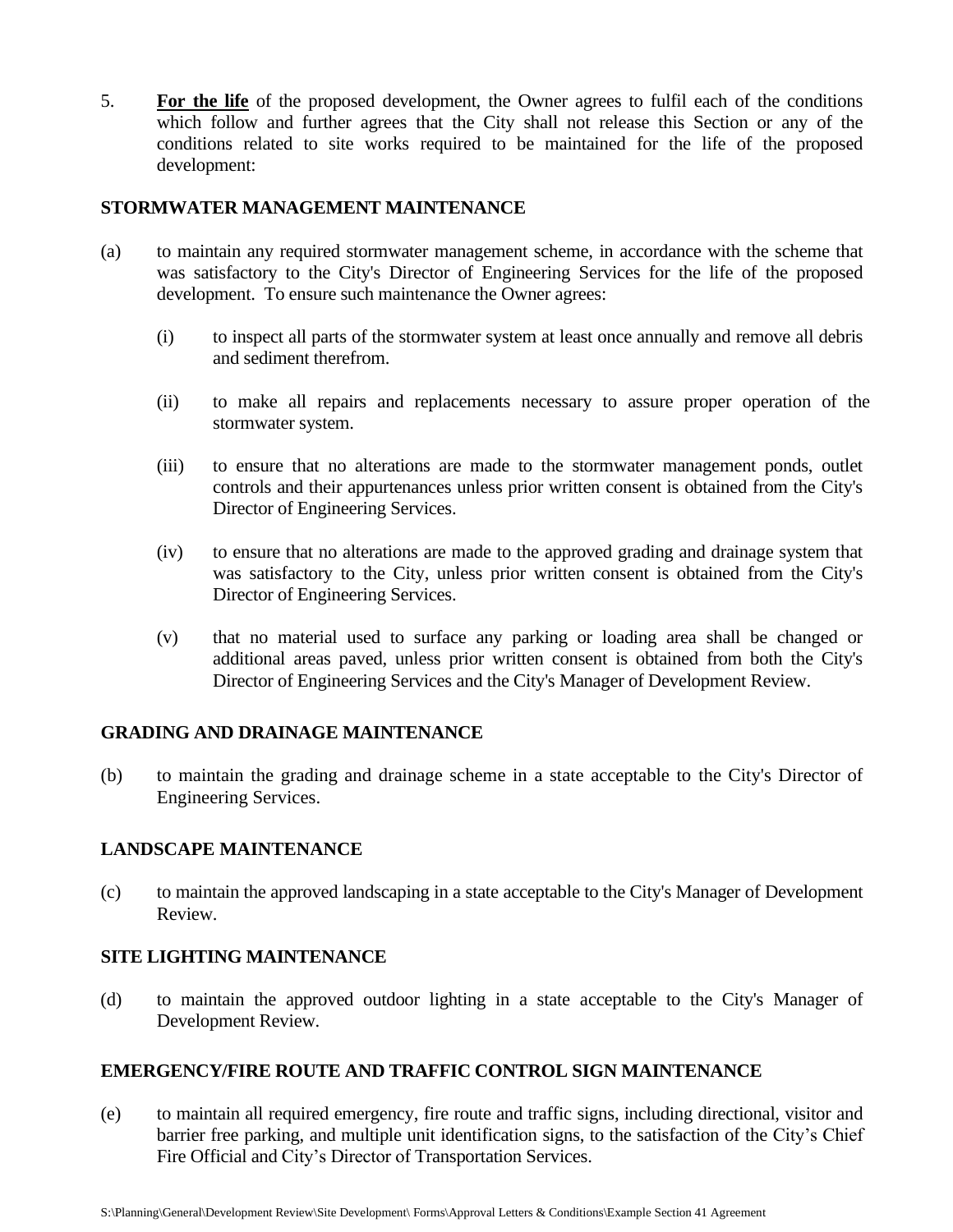## **GRAVEL AREA MAINTENANCE**

(f) to maintain all gravel areas shown on the site plan in a condition free of dust to the satisfaction of the City's Manager of Development Review.

### **TREE MAINTENANCE**

(g) to maintain the existing treed area(s) in accordance with the approved Tree Preservation/Enhancement Plan. Any future cutting of trees which have been identified for preservation on the approved Landscape Plan will require either a further plan or study, as determined and approved by the City's Manager of Development Review. Such study shall detail the impact of tree removals on the trees to remain.

## **INTERNAL GARBAGE STORAGE MAINTENANCE**

(h) to maintain all approved garbage and recycling methods as approved by the City's Manager of Development Review.

## **CRIME PREVENTION THROUGH ENVIRONMENTAL DESIGN (CPTED)**

(i) to maintain the CPTED measures in accordance with the approved CPTED report and maintenance schedule in a state acceptable to the City's Manager of Development Review.

#### **SNOW STORAGE**

(j) The Owner acknowledges that snow storage will be stored on site as the identified location(s) on the site plan and/or grading plan. Where snow storage is not identified on the site plan and/or grading plan or in situations when accumulated snow exceeds the capacity of the identified location(s), the owner agrees that due to limited site area, accumulated snow that cannot be managed on site will be hauled off site to a suitable location by the owner's site maintenance contractor.

#### **BUILDING ELEVATIONS**

(k) to maintain the building design in accordance with the approved building drawings in Schedule 'C' to the satisfaction of the City's Manager of Development Review.

## **PAVING**

(l) to maintain all paved areas intended to facilitate on-site vehicular movement, parking and loading, as shown on the Site Plan, with hot-mixed asphalt or equivalent and to demarcate the parking on said pavement.